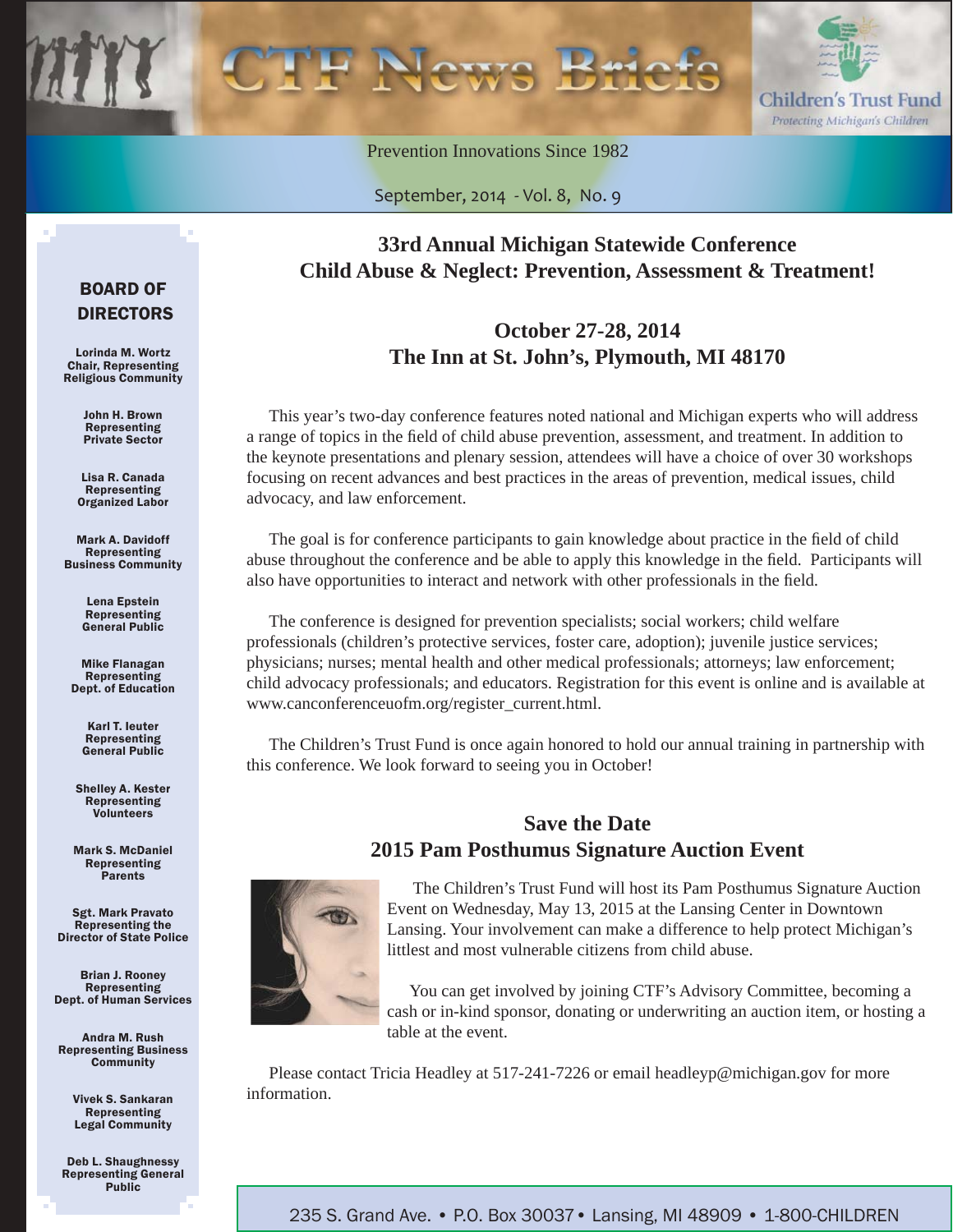### **Children's Trust Fund Specialty License Plate**



It has been shown that the most vulnerable children to abuse and neglect are those whose parents don't have the financial, emotional, mental or physical resources to care for them. Many families in Michigan are facing tough times. Risk factors like poverty and unemployment are making it more difficult for parents to care for their children. Despite these challenges, we still strive to build safe, healthy families. For this reason, we encourage you to share with your network this message about how you can help with the mission of the Children's Trust Fund (CTF) by purchasing a CTF specialty license plate.

CTF is the only statewide, nonprofi t organization dedicated to the prevention of child abuse and neglect for over 30 years. We fund 73 local child abuse and neglect prevention councils and 21 direct service prevention programs in all of Michigan's 83 counties. Research is clear that families thrive in communities with a robust commitment to protective factors that support parental resilience, strengthen social connections, attend to concrete support in times of need, improve knowledge of parenting and child development, and assure social and emotional competence of children. Building these family strengths is core to the work of the CTF.

Since its creation, CTF has raised over \$60 million and provided support to over 6 million children and families. Part of that money came from the sale of our specialty license plates. You can order a CTF plate from the Secretary of State any time of the year at www.michigan.gov/sos. The CTF specialty plate sells for \$35; \$25 of which goes to CTF to help fight child abuse and neglect. Once you purchase a plate, an annual \$10 fee (as part of your license plate renewal) provides ongoing support of the work of the CTF. All contributions are tax deductible.

By purchasing a CTF specialty plate you will further our work and help share the word with your friends, family and neighbors, that you endorse supporting Michigan children and families.

For more information about the Children's Trust Fund, please visit www.michigan.gov/ctf or call 1-800-CHILDREN.

#### **Special Thanks to Wayne State Sorority**

The Children's Trust Fund wishes to extend our gratitude to the ladies at Gamma Omicron Chapter at Wayne State University for their donation of \$1,378.55 from their 2014 annual Shamrock fundraising event. This year's event was a first time 5K race. Other year's the Kappa Delta Sorority has hosted a bowling fundraiser with a small auction. The fundraising events are in honor of Prevent Child Abuse America and are generally help during April which is child abuse prevention month. 20% of what the Sorority raises goes to the National PCA America chapter.

Thank you Kappa Delta Sorority for your continued support and fabulous fundraising efforts on behalf of Michigan's children and families!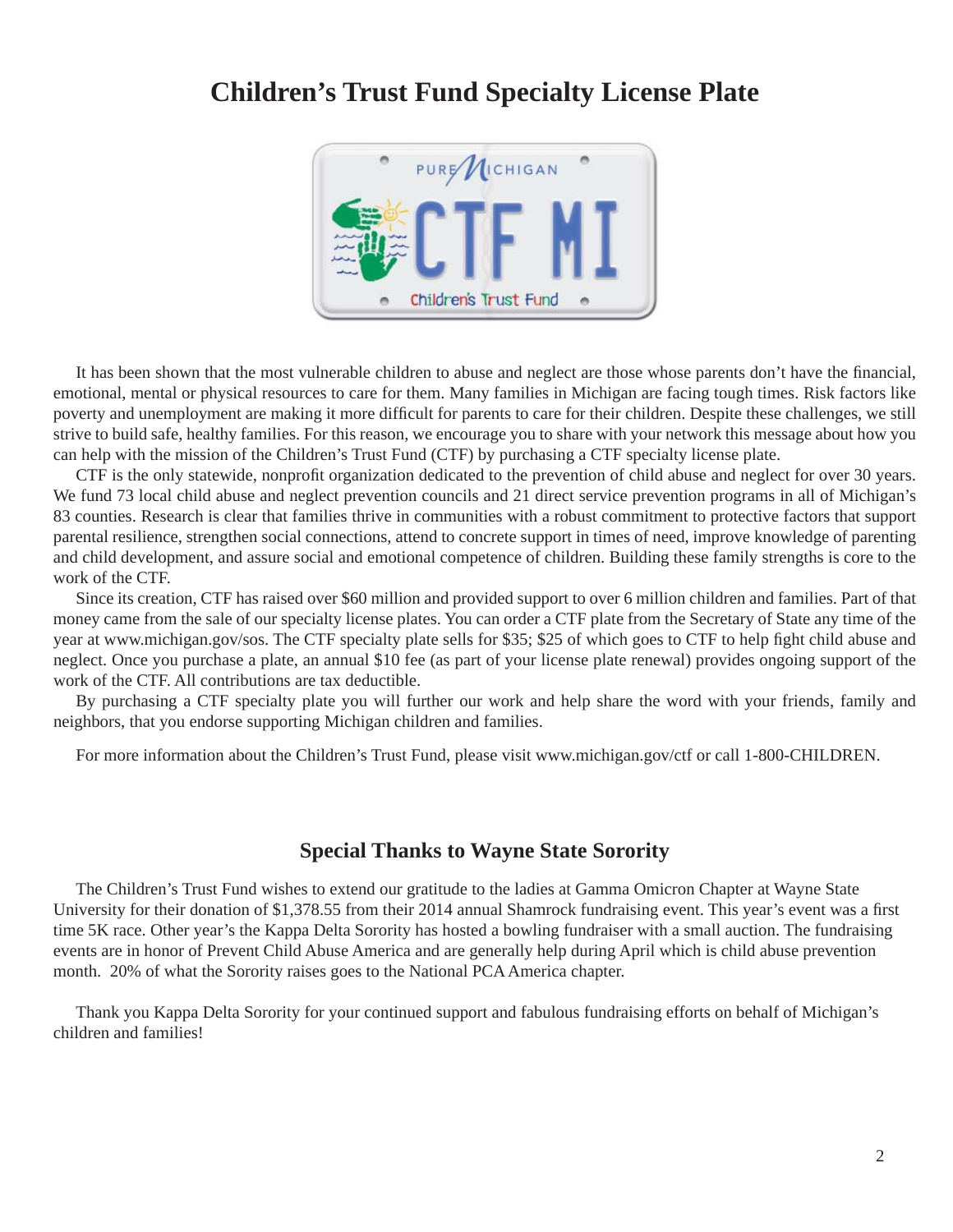# **Local Council Regional Meetings**



Five of the seven planned CTF summer Local Council regional meetings have taken place thus far. Since the first session in June in Ann Arbor, we've also had meetings in Hastings, Gaylord, Saginaw and White Cloud. The high energy, great collaborative spirit, and comradery of each meeting have made for enjoyable and dynamic meetings. This year a number of participating Local Councils (LCs) had board and other council members attend the meetings in addition to the LC coordinators, which significantly enhanced the perspectives and shared conversations. A total of 83 individuals have participated in these regional meetings thus far with 16 additional individuals planning to attend the Eastern Upper Peninsula and Western Upper Peninsula meetings in September. CTF is appreciative of those LCs that hosted including: Jyoti Gupta (Washtenaw), Karen Jousma (Barry), Suzanne Greenberg, Vera Harrison and Catherine Martinez (Saginaw), and Karen Kroll (Newaygo). These gracious hosts went above and beyond to provide a great atmosphere and delicious food for the meetings.

The Regional Meeting agenda includes an all-morning discussion about Safe Sleep. Throughout 2014 the Local Councils have all been engaged in Safe Sleep programming. Data about the LC Safe Sleep work being accomplished along with LC strategic recommendations is being collected, themed and will be incorporated into a report to be presented to DHS leadership, the state Safe Sleep Committee and others. The Local Councils are in a unique position to offer their voice about this vital work, as grassroots workers in the field.

The afternoon program includes a 'peer sharing' discussion with a Strengthening Families/Protective Factors framework theme. Individuals pair with another from a different council, providing each other support and feedback using a list of questions related to council programming and administration.

The day closes with a discussion and fun activities around the topic of resiliency, a key protective factor. Protective factors are research-based elements that can help mitigate child abuse and neglect risk factors.

Please contact Emily (wachsbergere@michigan.gov) with any questions about the two remaining meetings. The Eastern UP meeting will take place from 9am – 4pm EDT and the Western UP meeting will be from 10am – 4:30 EDT/9am – 3:30 CDT. The Western UP meeting begins later than the other meetings to accommodate individuals who are driving from the Central Time Zone. Lunch and snacks are provided by CTF. See below for further information about the remaining 2 meetings.

• Eastern Upper Peninsula – Tuesday, September 9th, Village Inn of Newberry, 7552 M-123, Newberry, MI, 49868

• Western Upper Peninsula, Thursday, September 11th, RESA, Conference Rm. C, 321 East Ohio Street, Marquette, MI 49855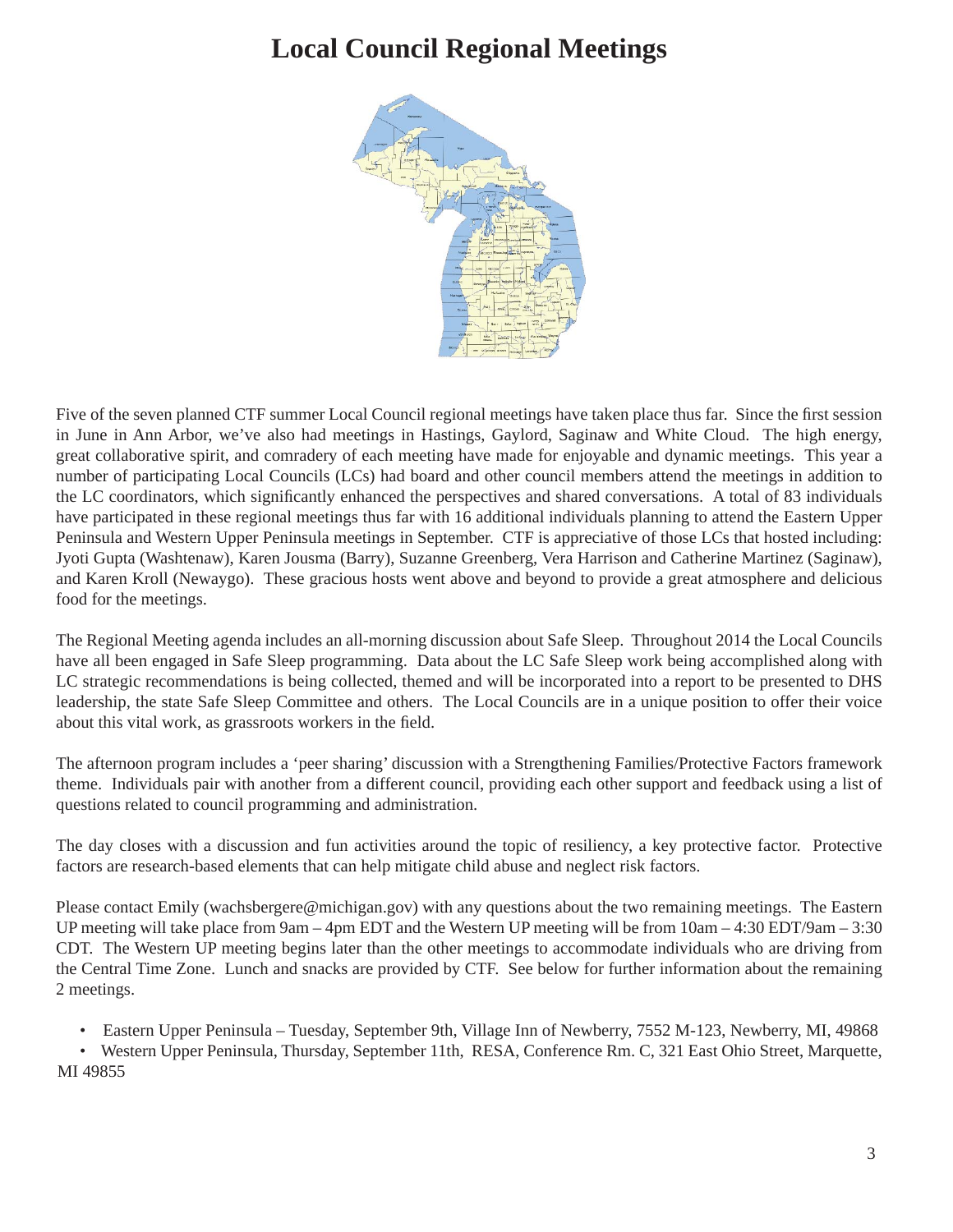### **September is Safe Sleep Month**

September is designated nationally as Safe Sleep Month. Each year in Michigan, we are losing approximately 140 infants due to causes that are 100% preventable. Sudden Unexpected Infant Death, or SUID, is Michigan's leading cause of preventable infant death. Nationally, this statistic translates to well over 5,000 infants who will not complete their first year of life because they were placed in unsafe sleeping environments. These are staggering statistics, ones that need to change so that in the future no baby dies due to accidental suffocation.

Most deaths due to SUID occur between 2 and 4 months of age, and incidence increases during cold weather. African-American infants are twice as likely and Native American infants are approximately three times more likely to die of SUID than Caucasian infants. More boys than girls fall victim to SUID. Contributing risk factors in these deaths include: smoking, drinking, and drug use during pregnancy; poor prenatal care; prematurity or low birth weight; mothers younger than 20; tobacco smoke exposure following birth; overheating from excessive sleepwear and bedding, and stomach sleeping.

To prevent SUID, the American Academy of Pediatrics recommends the following:

- Never put a baby to sleep with adults or other children.
- Put babies in cribs of their own, never on adult beds, pillows, or couches.
- Use a firm mattress with a tightly fitted sheet.

• Ensure that the crib does not contain extraneous items – including pillows, crib bumpers and stuffed animals – and use a safe sleep sack instead of blankets.

- Place the baby to sleep on his or her back, not on the stomach or side.
- Do not overheat the baby.
- Make certain that no one smokes around the baby.

Also, there is some research stating that pacifier use may help to reduce SUID.

All of the Children's Trust Fund Local Councils are currently engaged in Safe Sleep programming. Examples of this important Local Council programming include:

- Teaching Safe Sleep principles to new parents as well as middle and high school students.
- Marketing the message throughout communities on billboards, buses and posters.
- Distributing of Safe Sleep materials at local fairs, day care facilities, baby pantries and community organizations.
- Providing Safe Sleep sacks, 'pack and plays', and cribs to families in need.
- Meeting with new parents one time within the home setting to educate about Safe Sleep.
- Speaking at service club and professional organizational meetings.
- Training professionals in a 'train the trainer' capacity.

At the state level, CTF actively participates in the state's Safe Sleep Committee. This interagency group is engaged in a number of pursuits including: exploring ways to better deliver the message in such a way that all caregivers (parents, daycare providers, grandparents and other family members) will utilize recommended Safe Sleep practices; seeking community partnerships with medical professionals, faith-based organizations and others to promote Safe Sleep; and reaching out to the retail community (including resale shops) to engage in discussions about Safe Sleep principles.

CTF, its Local Councils, DHS and DCH, Tomorrow's Child and a number of other organizations are partnering together during Safe Sleep Month and beyond to help make sure that all newborns are provided a safe environment from which they can thrive. Please join us and take the pledge to support, practice and spread the Safe Sleep message.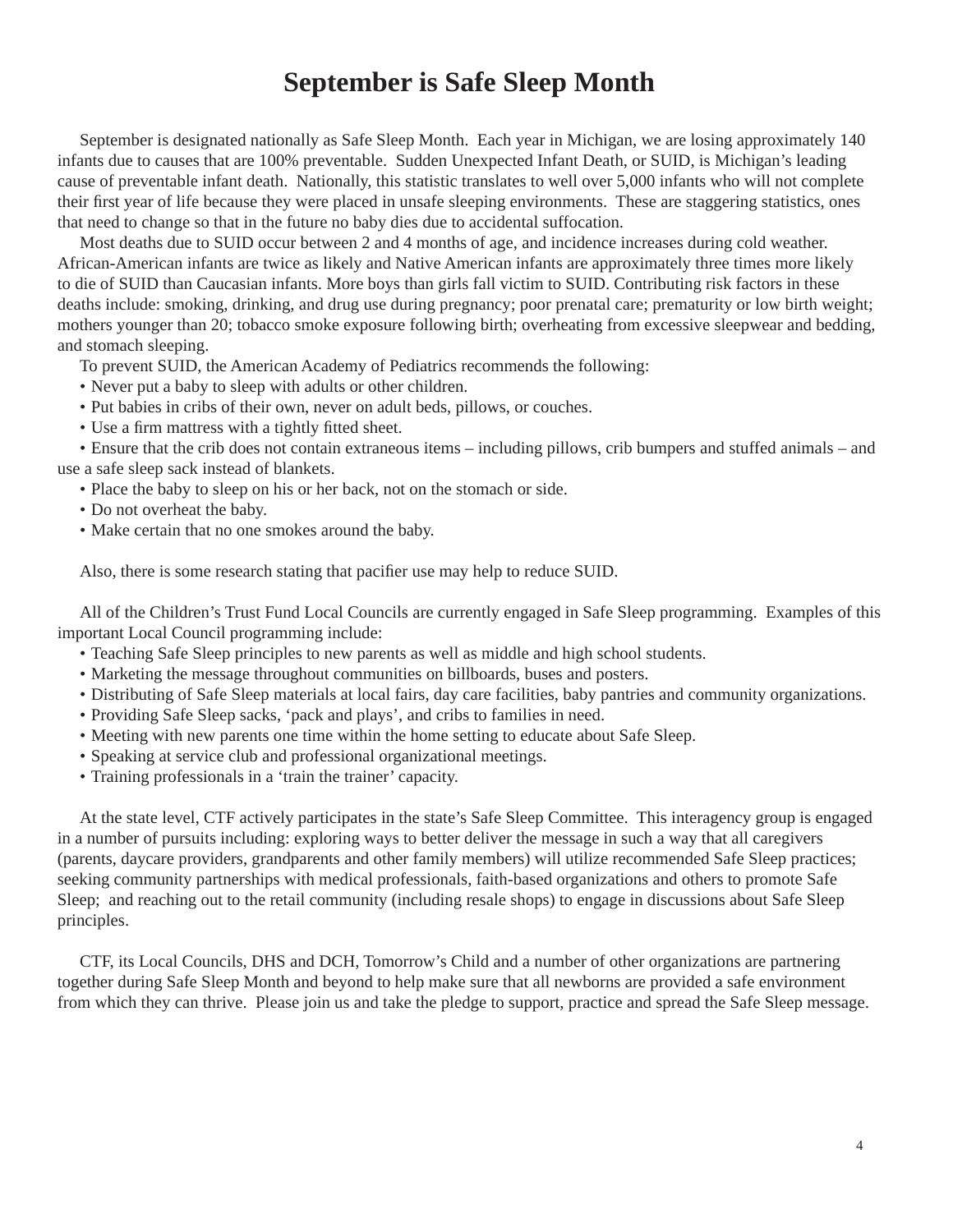# **FRIENDS Website Evaluation Tool**

The FRIENDS web-based Evaluation Toolkit has been revised and updated. We invite you to visit their website, www.friendsnrc.org, and click on the Evaluation Toolkit link on the left side of the main page. You will find a wealth of information on evaluating the outcomes of prevention programs, from developing a logic model through analyzing evaluation results. The toolkit includes infographics, tips for evaluation, and links to other relevant evaluation resources.

### **Commmunity Roof-Sit in St. Clair County**



2014 marks the 20th year of the St. Clair County Child Abuse/Neglect Council's Roof-Sit. Chuck Santonio, WSAQ's morning personality, will spend six days roof-top on the Birchwood Mall, from September 14-19, 2014. Many community events are planned the week of the Roof-Sit. The St. Clair County Community and all who have been part of this tradition are to be commended for two decades of supporting child abuse and neglect prevention. More information on the 20th Roof-Sit is in the summer edition of The St. Clair County Child Abuse/Neglect Council's Newsletter. It is available online at [www.sccstopchildabuse.org/documents/RoofSitNewsletter2014\\_000.](http://www.sccstopchildabuse.org/documents/RoofSitNewsletter2014_000.pdf) pdf. Those interested in volunteering or for more information on the roof-sit can call 810-966-9911 or email info@ sccstopchildabuse.org.

# **Care Night Charity Ball**



CARE House of Oakland County will host the CARE NIGHT CHARITY BALL on October 25, 2014 at the GM Heritage Center. Detroit Music Hall of Fame inductee Thornetta Davis will be performing a private concert. For more information, visit http://www.carehouse.org/column2/care-night-2011/.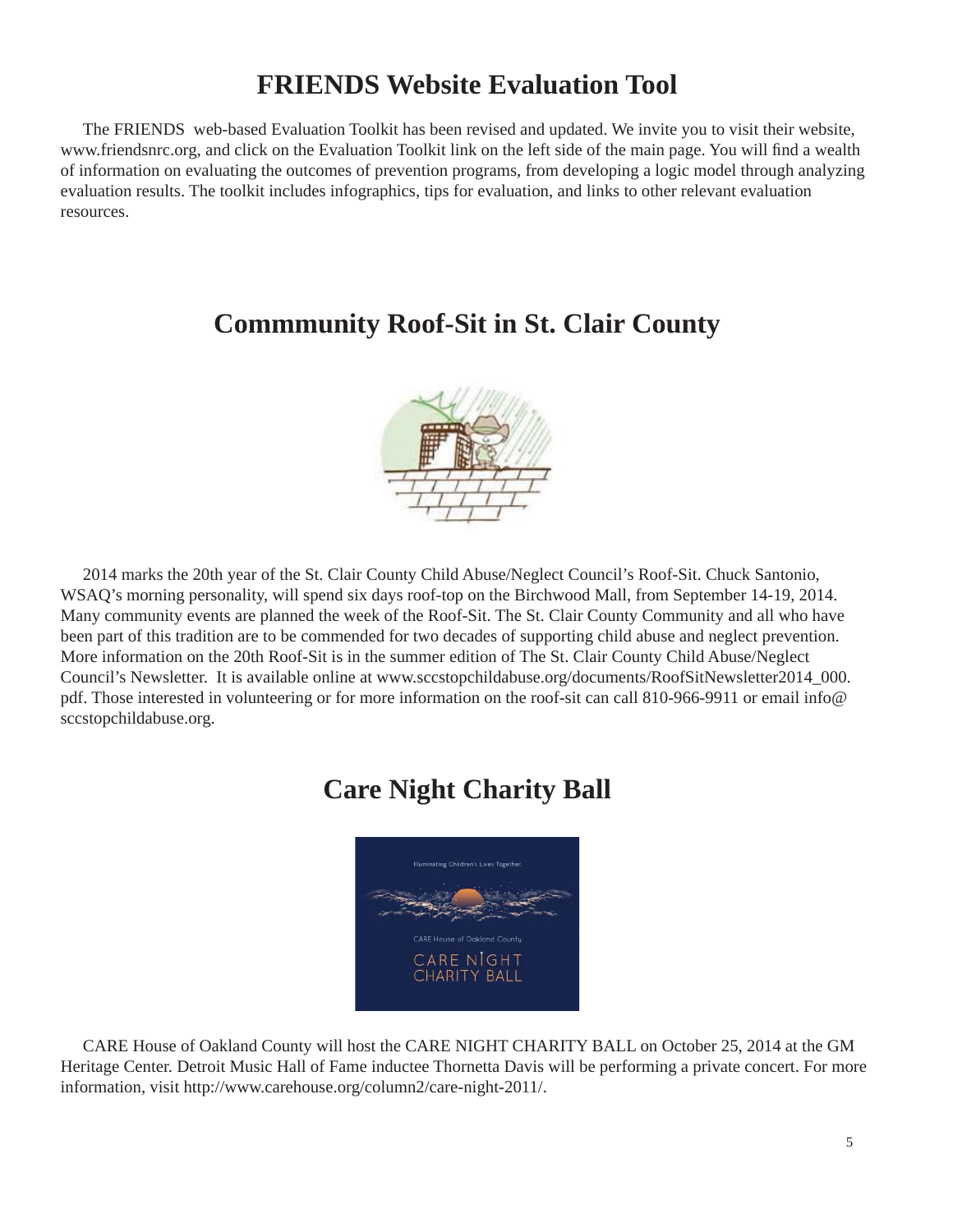# **Strengthening Families Leadership Summit**



Registration is now available for the 2014 Strengthening Families summit – Reaching Deeper, Growing Stronger, Branching Out. The summit will take place October 7-8, 2014, in Chicago, IL. Some highlights of the summit will include:

- Share your experience and expertise while learning from state and national leaders implementing protective factors through home visiting, child welfare, early childhood systems, child abuse prevention and parent and youth leadership.
- Get the latest information from national leaders about developing a strong evidence base for our work.
- Be challenged to dig deeper on the impact of culture and racial inequity in all our work and to talk about it effectively.
- Learn all about the new Youth Thrive™ framework that describes protective and promotive factors through age 25.

[For more information and to register, visit http://www.cvent.com/events/strengthening-families-leadership-summit/](http://www.cvent.com/events/strengthening-families-leadership-summit/event-summary-faed5216bc4845989de08f43e4459d42.aspx) event-summary-faed5216bc4845989de08f43e4459d42.aspx.

### **2014 Parenting Awareness Michigan Conferences**

The 22nd Annual Parenting Awareness Michigan Conferences will take place this fall at the following locations and dates.

• **October 16, 2014**, at the Holiday Inn of Marquette, MI. Our keynoter is Deborah Gilboa, M.D. (aka Dr. G. from AskDoctorG).

• **November 10, 2014**, at the Kellogg Hotel & Conference Center, East Lansing, MI. Our keynoter is Dr. Susan Linn, Campaign for a Commercial Free Childhood.

Online registration is now available at www.preventionnetwork.org/pam. The PAM Conferences are geared for professionals and volunteers who work with parents, children, and families. Continuing education opportunities are offered at each conference. Please mark your calendars and share the information with others in your networks! See pages 8-9 with information on the 2015 Parenting Awareness Month Poster Contest.

### **MI-AIMH Conference**

The 2015 Michigan Association for Infant Mental Health's Biennial Conference entitled, "Caring for the Whole Child: Working Together for the Health and Well-Being of Infants, Toddlers, and their Families" will take place at the Radisson Hotel and Suites in Kalamazoo May 17-19, 2015. The call for workshop and student poster proposals is now open. If you have any questions, please visit the conference website at www.mi-aimh.org/events/2015-MI-AIMH-Conference or contact miaimh.conference@gmail.com.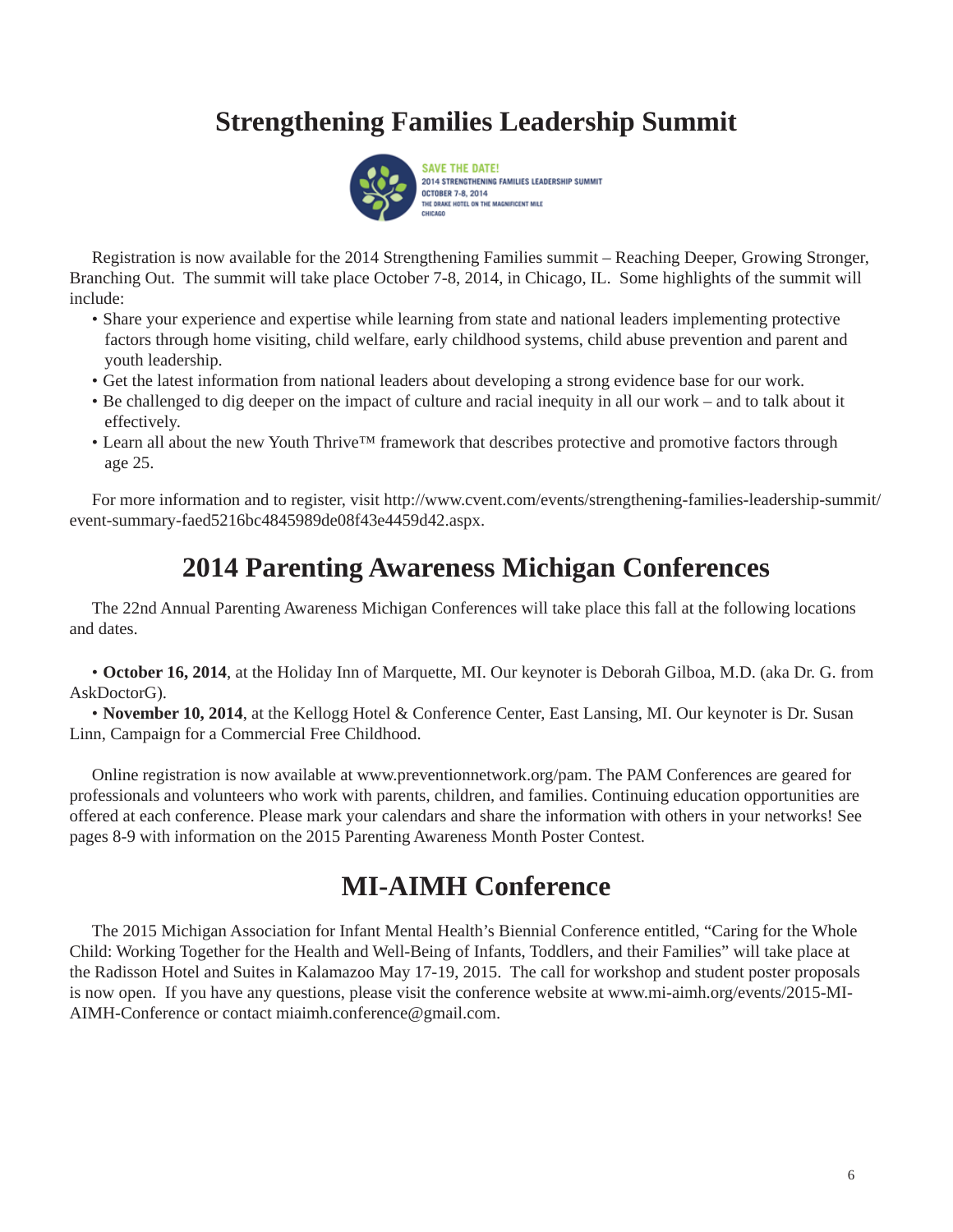# **Kid Store**

September is a great month for going around town and exploring your local markets or going to an orchard! What better way to hold all of your fruit and vegetables than a sturdy canvas tote. This tote will come in handy in many ways and is very convenient to keep in your trunk. Our large grocery tote is eco-friendly and is reusable. It is larger than most normal bags and can hold all of your groceries and other household items. We have the totes available in green and tan. You can show your support and buy this grocery tote for only \$5.00 each or stock up by purchasing three for \$13.00. All proceeds go back to Children's Trust Fund in helping prevent child abuse and neglect.

[To purchase this item or to check out other great items in our kids store, please go to http://media.state.mi.us/](http://media.state.mi.us/michiganestore/public/categorydisplay.aspx?categoryId=8) michiganestore/public/categorydisplay.aspx?categoryId=8. If you have any questions, please feel free to contact CTF at 517-373-4320.

### **Best Wishes to Ama Larsen**

Ama Larsen left CTF on August 1 to become an Assistant Professor in the Social Work department of Spring Arbor University. Ama was instrumental the past three years at the Children's Trust Fund in providing leadership for special projects such as the Heirloom Birth Certificate, the Southeast Shaken Baby Initiative, and the CTF Annual Training. We wish her all the best in her new endeavors.



#### **CTF Social Media Pages**







**Children's Trust Fund** Protecting Michigan's Children







# **Michigan CTF Team**

Michael Foley, MSW 517.335.1938 FoleyM2@michigan.gov *Executive Director*

Sylvia Brown Jones, LMSW 517.241.7792 Brown-JonesS@michigan.gov

*Direct Service Grant Coordinator Circle of Parents Coordinator*

Sarah Davis, MPA 517.335.7770 DavisS11@michigan.gov

*Senior Program Development Coordinator Citizen Review Panel*

> Patricia Headley, BS 517.241.7226 HeadleyP@michigan.gov *Fund Development Coordinator Auction Coordinator*

Christina Medina, BS 517.373.4320 MedinaC@michigan.gov General Office Assistant

Alan Stokes, MBA, MDiv 517.241.7793 StokesA@michigan.gov *Research Analyst*

*Internet Media Coordinator*

Emily S. Wachsberger, MA, LPC 517.335.0671 WachsbergerE@michigan.gov *Local Council Grant Coordinator CAP Month Coordinator*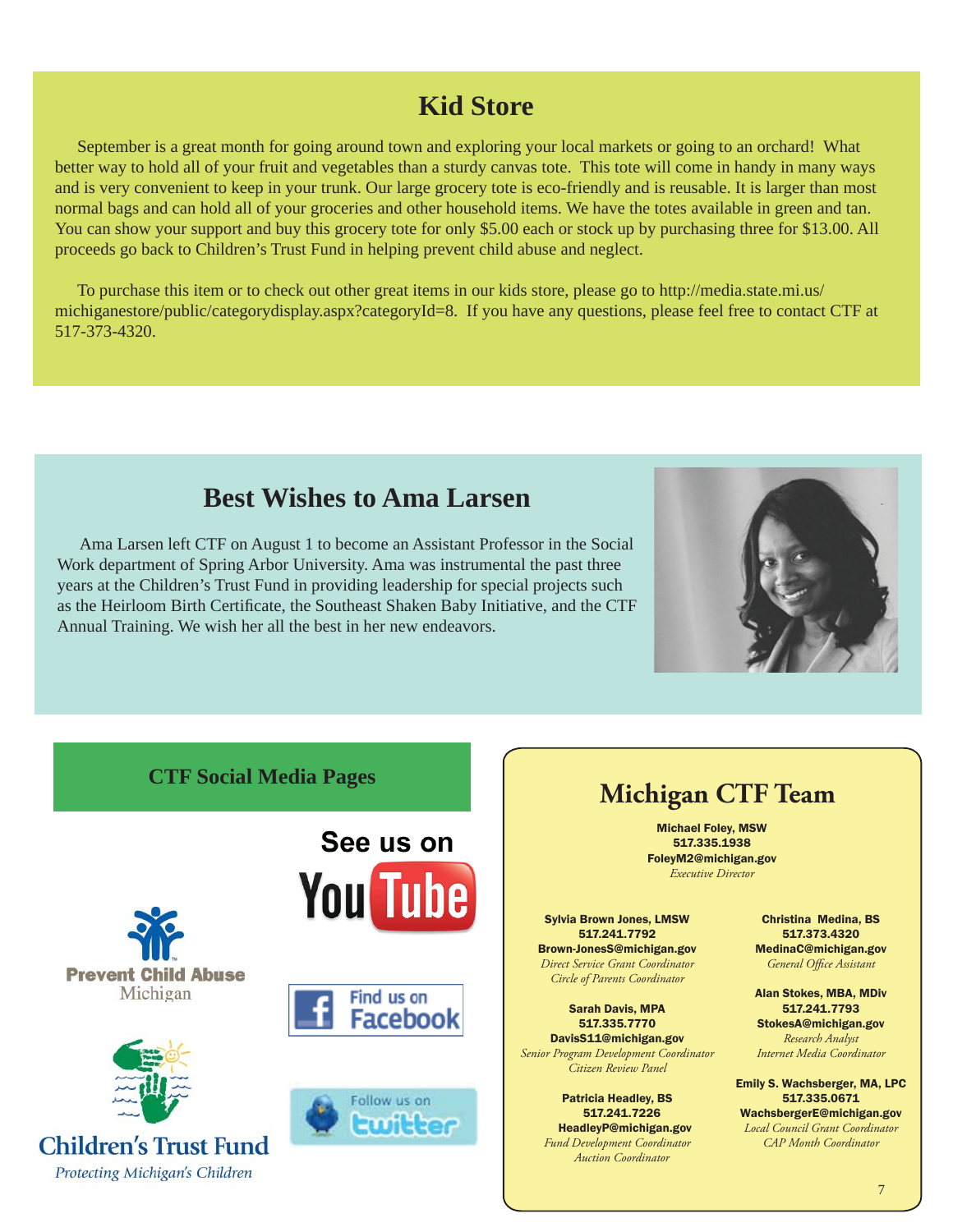

# **2015 PARENTING AWARENESS MONTH POSTER CONTEST**

Parenting Awareness Michigan invites you to submit poster entries that celebrate parents and promote positive parenting.

| <b>GRAND PRIZE WINNER</b>       | \$100            |                  |
|---------------------------------|------------------|------------------|
| <b>Preschool -</b>              | \$50 - 1st Prize | \$25 - 2nd Prize |
| Kindergarten                    |                  |                  |
| $1st - 4th$ Grade               | \$50 - 1st Prize | \$25 - 2nd Prize |
| $5th - 8th$ Grade               | \$50 - 1st Prize | \$25 - 2nd Prize |
| $9th - 12th$ Grade              | \$50 - 1st Prize | \$25 - 2nd Prize |
| <b>Adult or College Student</b> | \$50 - 1st Prize | \$25 - 2nd Prize |

### **CONTEST RULES AND GUIDELINES**

**ELIGIBILITY:** This competition is open to Michigan individuals who wish to help promote Parenting Awareness Month. The Grand Prize winning entry will be transformed into a poster and matching bookmark with parenting tips for use in Parenting Awareness Month activities throughout Michigan.

#### **CRITERIA FOR JUDGING:**

- Use of noticeable color (color required)
- Originality
- Artistic quality
- Artwork should be easily visible as a poster, yet also visible as part of a bookmark
- Submission of entry in the appropriate format
- No photographs, copyrighted figures, or computer generated art
- Original artwork only (no copies or prints)
- Completed and signed entry form must be taped to back of poster.

#### **FORMAT:**

- The PAM slogan **"Parenting is for a Lifetime"** may be added to the poster artwork, but no other slogan.
- Poster entry size: for reproduction purposes no smaller than 11"x17" and no larger than 22"x28"
- Use of standard sizes of paper/poster board/art board is best
- Entries must **not** be laminated
- Posters may be signed
- **Completed and signed entry form(s) must be taped to the back of the poster.**

**Poster entries reflecting a variety of family structures, cultures, races, and ethnicities are welcomed.** 

#### **PLEASE NOTE:**

- All entries must include a signed entry form by the artist(s) using the attached form (or copy) agreeing to take part in this competition, accept contest rules and guidelines as here outlined, and abide by contest judging decisions.
- If an entry is the work of more than one individual, each party must agree to the submission of the entry to this contest, as indicated by signing a separate entry form.
- All entries become the property of the PAM Steering Committee, which retains all rights to the entry including rights of reproduction, distribution, and display.
- The winning entry is subject to change or modification as deemed appropriate by the Steering Committee for the purposes of poster and bookmark rendition.
- Entrants may submit more than one entry, but are eligible for only one prize.
- The winning posters will be displayed at the PAM Conferences, fall 2014.
- Efforts will be made to return entries. Local displays of returned entries are encouraged.

#### **PRIZES:**

Prize monies will be awarded as indicated above. The PAM Steering Committee will determine winners and authorize disbursement of prize monies. The PAM Steering Committee is responsible for judging decisions.